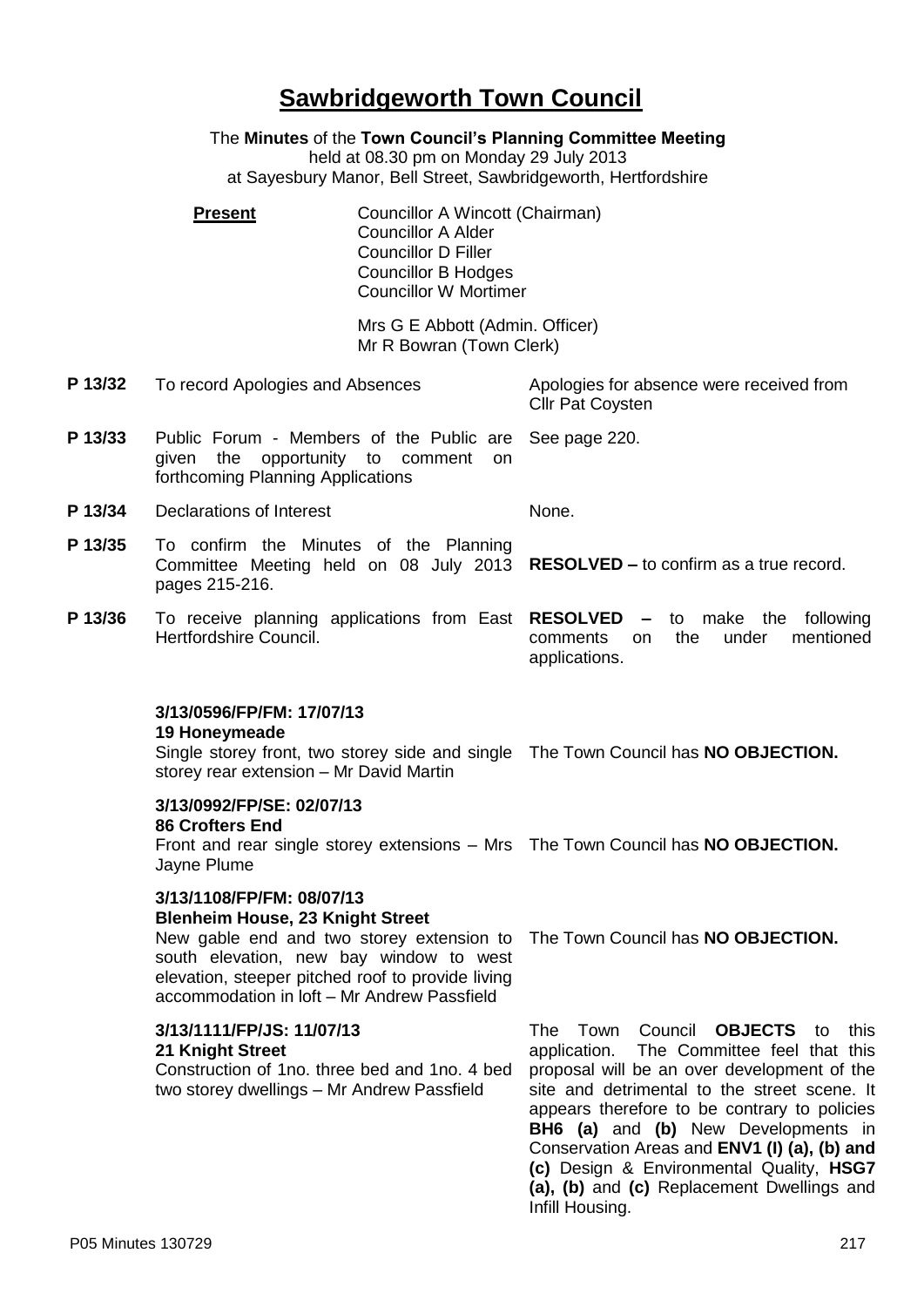#### **3/13/1112/LC/FM: 10/07/13 21 Knight Street**

Demolition of existing dwelling – Mr Andrew Passfield

#### **3/13/1118/FP/SE: 08/07/13**

#### **Land to rear of, The Forebury Substation, The Forebury**

Erect new detached four bedroom dwelling with associated garage and parking (amended scheme) – Rambledale Ltd

#### **3/13/1121/FP/SE: 08/07/13 30 Vantorts Road**

Two storey and single storey rear and side extensions. Two storey front extension – Mr & Mrs Bramley

#### **3/13/1128/LB: 10/17/2013 28 Knight Street**

2no non-illuminated fascia signs, 1no nonilluminated Projecting Sign, 1no. ATM Surround, 1no Branch Nameplate, Redecorate Canopy Top, Doors, Balustrades and Widows as existing. 2no replacement SOHAM security fire exit doors. Dusted crystal vinyl to inner face of glazing to interview room, first floor and staircase windows. Replace 9no hammered glass panes to interview room window. Internal decorations including redecorations of walls, replacement of vinyl, carpet and matting, replacement of lay in grid ceiling. Overboarding of hoist and bulkhead over counters and alterations, surface fixings – Mr James Bell (Agent) for Barclays Bank plc

## **3/13/1149/FP/FM: 16/07/13 The Lodge, Hyde Hall, Hallingbury Road**

Proposed 2 storey rear extension, single storey The Town Council has **NO OBJECTION.** side extension – Mr David Daw

**3/13/1207/FP/SE: 18/07/13 2 Linwood**

Two storey side extension – Mr Lance Spring The Town Council has **NO OBJECTION.**

The Town Council **OBJECTS** to this application. The Committee feel that this proposal is contrary to policies **BH4**  Demolition in Conservation Areas because consent has not been granted for replacement dwelling(s) and **BH5** also applies.

The Town Council **OBJECTS** to this application. The Committee feel that this proposal is adjacent to the town Library and Memorial Hall which were built in 1940's and is therefore out of keeping with the street scene and is an over development of the site. It appears therefore to be contrary to policies **ENV1 (I) (b), (c), (d) and (g)** Design and Environmental Quality and **HSG7 (a)**  Replacement Dwellings and Infill Housing Development.

The Town Council **OBJECTS** to this application. The Committee feel that this proposal will be an over development of the site, detrimental to the street scene and would result in a dwelling of excessive massing and bulk and would therefore be detrimental to the character and appearance of the existing dwelling. It appears therefore to be contrary to policies **ENV1 (I) (a), (b) and (c)** Design & Environmental Quality and **ENV5** Extensions to Dwellings.

The Town Council has **NO OBJECTION.**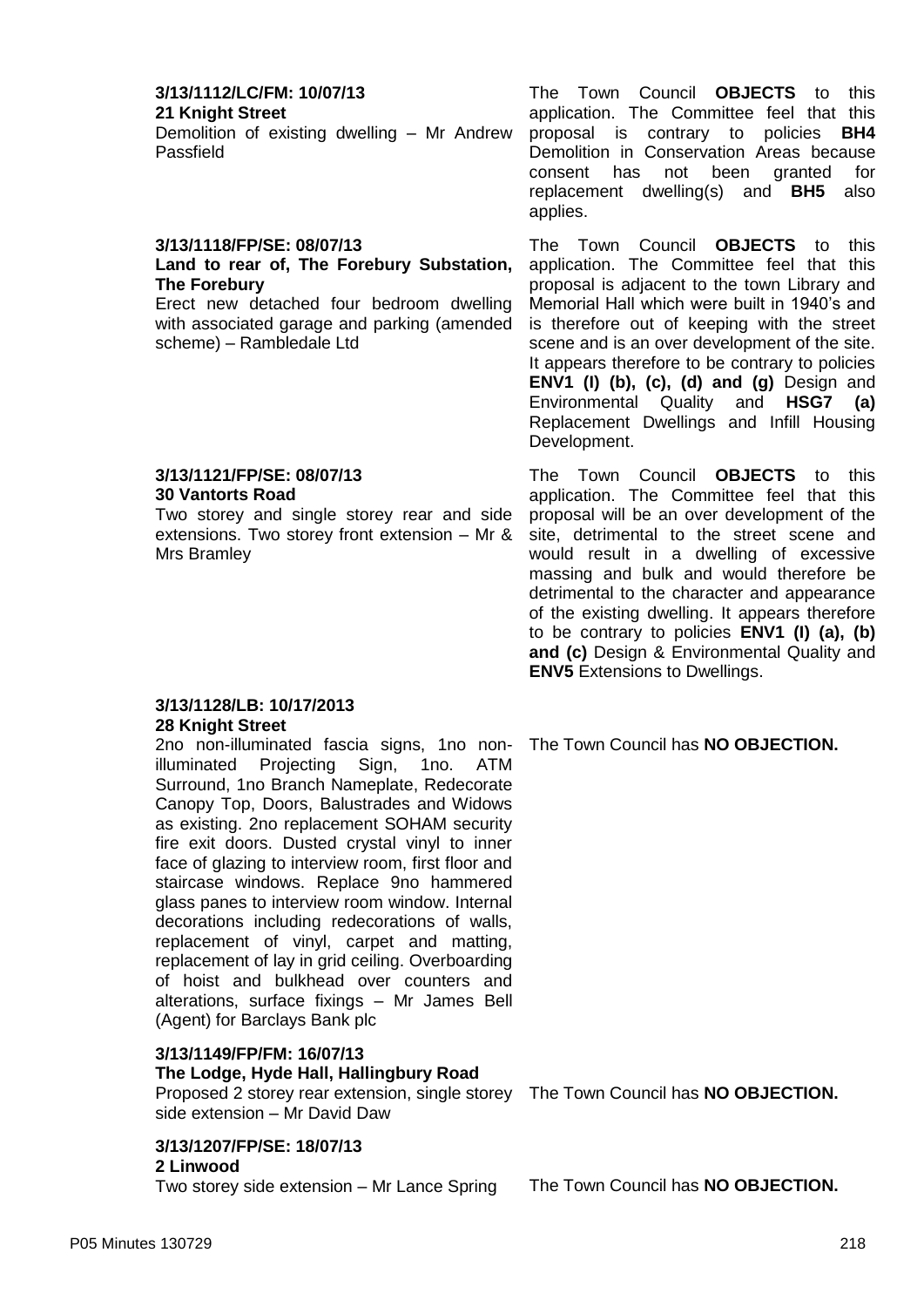|         | received following the publication of this<br>Agenda.                                                                                                                                                                 |                                  |
|---------|-----------------------------------------------------------------------------------------------------------------------------------------------------------------------------------------------------------------------|----------------------------------|
| P 13/38 | To note Planning Decisions received from East NOTED: the report on planning application<br>Hertfordshire Council.                                                                                                     | decisions now received.          |
|         | 3/13/0600/FP<br>22 Sayesbury Road<br>Flat roof rear dormer                                                                                                                                                            | <b>Granted</b><br>(No Objection) |
|         | 3/13/0829/LB<br>The Good Intent, 16 Station Road<br>Internal and external alterations including demolition<br>of outbuilding and removal of external staircase in<br>connection with change of use to single dwelling | <b>Granted</b><br>(No Objection) |
|         | 3/13/0834/FP<br>The Good Intent, 16 Station Road<br>Change of use of public house and flat to one house Granted<br>with internal and external alterations including<br>removal of the external staircase              | (No Objection)                   |
|         | 3/13/0835/FP<br><b>3 London Road</b><br>Proposed 1no. 4 bedroom dwelling with new access<br>to London Road                                                                                                            | <b>Granted</b><br>(No Objection) |
|         | 3/13/0981/FP<br>1 Rowney Cottages, Harlow Road<br>Two storey side and rear extension and single storey<br>rear extension (amended scheme 3/12/0530/FP)                                                                | <b>Granted</b><br>(No Objection) |
|         |                                                                                                                                                                                                                       |                                  |

The Meeting closed at 09.45 pm

**P 13/37** To receive any late Planning Applications

**Signed**\_\_\_\_\_\_\_\_\_\_\_\_\_\_\_\_\_\_\_\_\_\_\_\_

None.

**Dated**\_\_\_\_\_\_\_\_\_\_\_\_\_\_\_\_\_\_\_\_\_\_\_\_